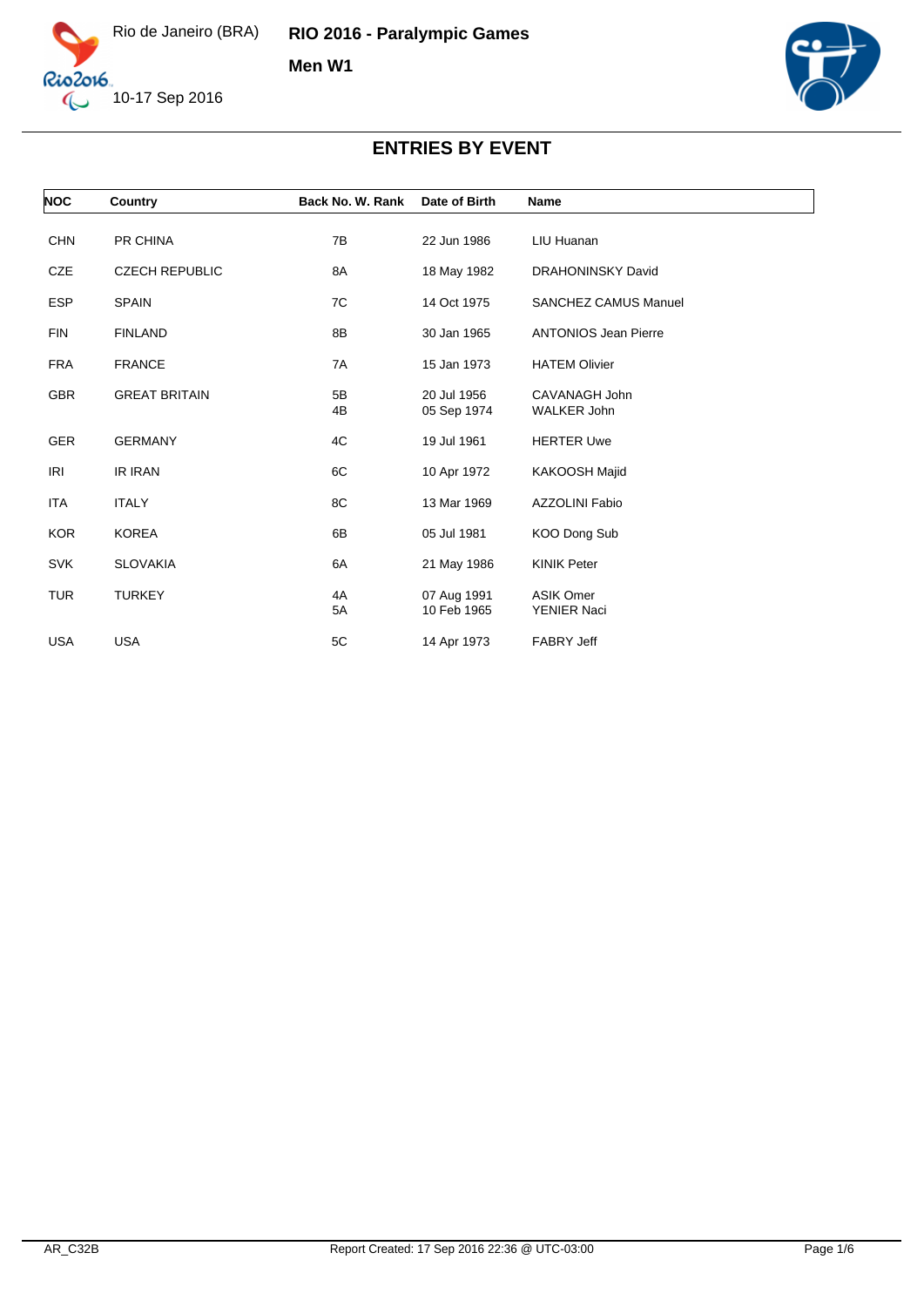





| <b>NOC</b> | Country              | Back No. W. Rank         | Date of Birth                             | Name                                                                     |
|------------|----------------------|--------------------------|-------------------------------------------|--------------------------------------------------------------------------|
| <b>AUS</b> | <b>AUSTRALIA</b>     | 23B                      | 25 Jan 1986                               | <b>MILNE</b> Jonathon                                                    |
| <b>BRA</b> | <b>BRAZIL</b>        | 22C                      | 12 Apr 1976                               | DE CASTRO Andrey                                                         |
| CAN        | <b>CANADA</b>        | 23A                      | 28 Sep 1962                               | <b>EVANS Kevin</b>                                                       |
| <b>CHN</b> | PR CHINA             | 20B<br>21B               | 19 May 1997<br>27 Jun 1995                | AI Xinliang<br>CAO Hanwen                                                |
| ESP        | <b>SPAIN</b>         | 18B                      | 07 Feb 1960                               | RODRIGUEZ GONZALEZ Guillermo Javier                                      |
| <b>FIN</b> | <b>FINLAND</b>       | 25C                      | 03 Mar 1994                               | <b>FORSBERG Jere</b>                                                     |
| <b>FRA</b> | <b>FRANCE</b>        | 15C                      | 16 Sep 1960                               | <b>PEREIRA Eric</b>                                                      |
| <b>GBR</b> | <b>GREAT BRITAIN</b> | 17B<br>15B<br>16B        | 20 Jul 1975<br>24 Jun 1991<br>12 Jul 1965 | <b>HALL Michael</b><br><b>MACQUEEN Nathan</b><br>STUBBS John             |
| <b>IRI</b> | <b>IR IRAN</b>       | 21C                      | 10 Apr 1988                               | NORI Hadi                                                                |
| <b>ISL</b> | <b>ICELAND</b>       | 22A                      | 10 Mar 1970                               | <b>HALLDORSSON Thorsteinn</b>                                            |
| ITA        | <b>ITALY</b>         | <b>17A</b><br>16A<br>15A | 03 Aug 1984<br>17 Jan 1968<br>17 Jun 1967 | <b>BONACINA Matteo</b><br><b>CANCELLI Gianpaolo</b><br>SIMONELLI Alberto |
| KAZ        | KAZAKHSTAN           | 16C                      | 23 Aug 1972                               | MEDVEDEV Alexandr                                                        |
| <b>KOR</b> | <b>KOREA</b>         | 24A                      | 14 Nov 1965                               | LEE Ouk Soo                                                              |
| MAS        | <b>MALAYSIA</b>      | 20C                      | 08 Nov 1971                               | YUHAIZAM Yahaya                                                          |
| <b>NOR</b> | <b>NORWAY</b>        | 19B                      | 27 May 1980                               | JOHANNESSEN Morten                                                       |
| <b>POL</b> | <b>POLAND</b>        | 22B                      | 16 Jun 1981                               | DUDKA Adam                                                               |
| <b>PUR</b> | PUERTO RICO          | <b>18A</b>               | 01 Dec 1975                               | ROSARIO Ricardo                                                          |
| <b>RSA</b> | <b>SOUTH AFRICA</b>  | 19A                      | 30 Jan 1973                               | <b>ANDERSON Shaun</b>                                                    |
| SUI        | SWITZERLAND          | 24C                      | 12 Dec 1963                               | <b>IMBODEN Martin</b>                                                    |
| <b>SVK</b> | <b>SLOVAKIA</b>      | 25A                      | 29 Sep 1975                               | <b>PAVLIK Marcel</b>                                                     |
| <b>THA</b> | <b>THAILAND</b>      | 23C                      | 20 Sep 1974                               | <b>CHAILINFAH Methasin</b>                                               |
| <b>TUR</b> | <b>TURKEY</b>        | 21A<br>20A               | 11 Jan 1979<br>05 Mar 1975                | <b>AYGAN Erdogan</b><br><b>KORKMAZ Bulent</b>                            |
| USA        | USA                  | 19C<br>18C<br>17C        | 19 Nov 1982<br>08 Dec 1966<br>10 Dec 1982 | POLISH Kevin<br>SHELBY Andre<br><b>STUTZMAN Matt</b>                     |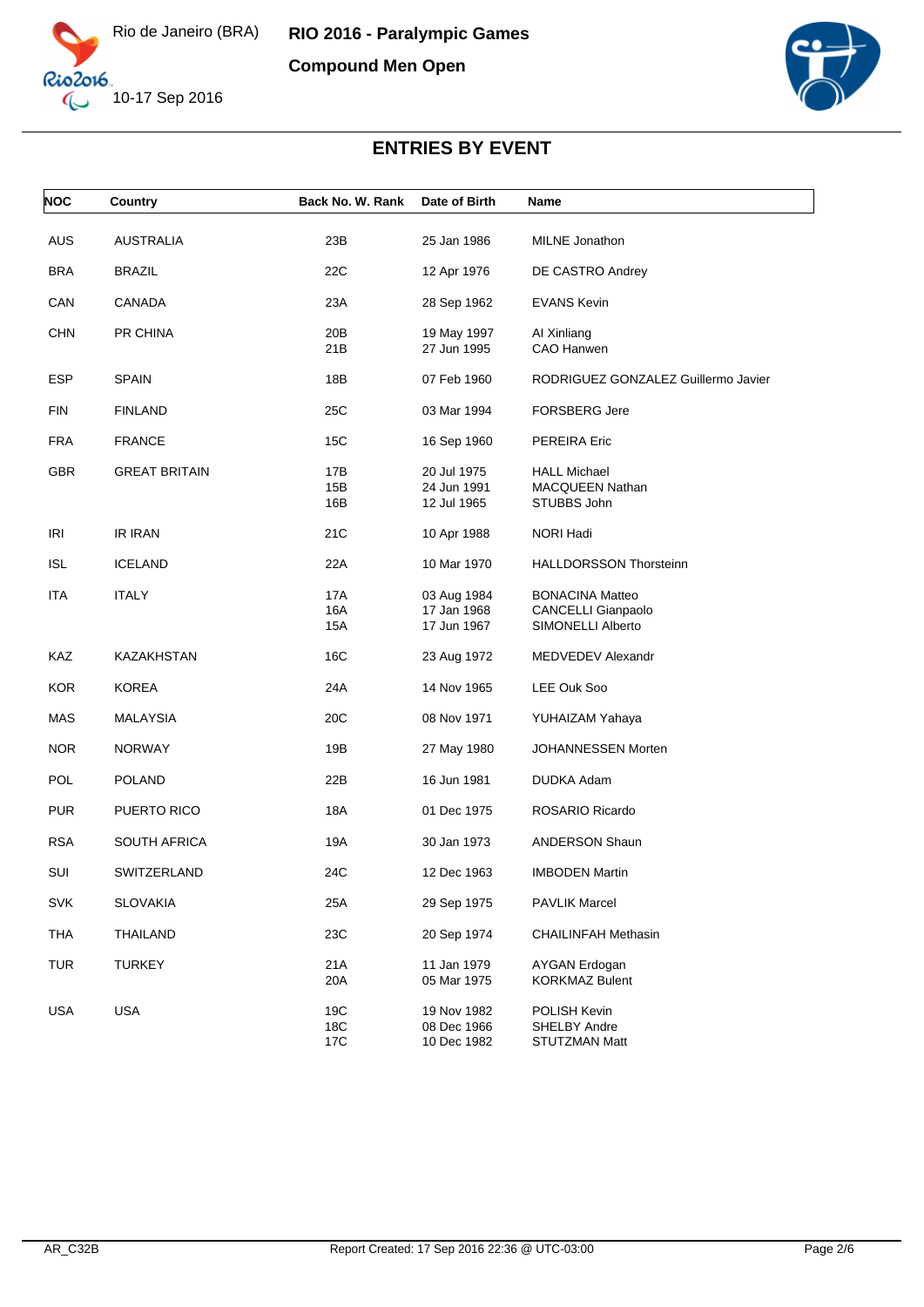

**Recurve Men Open** 



| <b>NOC</b> | Country               | Back No. W. Rank  | Date of Birth                             | Name                                              |
|------------|-----------------------|-------------------|-------------------------------------------|---------------------------------------------------|
| <b>BRA</b> | <b>BRAZIL</b>         | 16C<br>14C        | 26 Mar 1987<br>23 Apr 1993                | <b>CORDEIRO Francisco</b><br>DE SOUZA Diogo       |
|            |                       | 15C               | 08 May 1978                               | REZENDE Luciano                                   |
| <b>CHN</b> | PR CHINA              | 14B<br>16B<br>15B | 21 Jan 1996<br>30 Sep 1990<br>07 Nov 1990 | SHI Xucheng<br>YU He<br>ZHAO Lixue                |
|            |                       |                   |                                           |                                                   |
| COL        | <b>COLOMBIA</b>       | 22A               | 04 Feb 1967                               | <b>GOMEZ German</b>                               |
| <b>CZE</b> | <b>CZECH REPUBLIC</b> | 18B               | 01 Jun 1970                               | <b>KOSTAL Vaclav</b>                              |
| <b>FRA</b> | <b>FRANCE</b>         | 17C               | 27 Jan 1995                               | <b>GUÉRIN Maxime</b>                              |
| <b>GBR</b> | <b>GREAT BRITAIN</b>  | 17B               | 22 Apr 1966                               | PHILLIPS David                                    |
| GEO        | <b>GEORGIA</b>        | 21C               | 07 Dec 1984                               | <b>TSIKLAURI Vano</b>                             |
| <b>GER</b> | <b>GERMANY</b>        | 24B               | 14 May 1972                               | SZARSZEWSKI Maik                                  |
| <b>IRI</b> | <b>IR IRAN</b>        | 19C               | 23 Jul 1978                               | RAHIMI Gholamreza                                 |
|            |                       | 20C               | 17 Feb 1970                               | RANJBARKIVAJ Ebrahim                              |
| <b>IRQ</b> | <b>IRAQ</b>           | 21B               | 30 Jul 1996                               | AL-MUSAWI Jawad                                   |
| <b>ITA</b> | <b>ITALY</b>          | 20 <sub>B</sub>   | 19 Jan 1976                               | <b>AIROLDI Roberto</b>                            |
|            |                       | 19B               | 21 Nov 1971                               | <b>ERARIO Alessandro</b>                          |
| <b>JPN</b> | <b>JAPAN</b>          | 19A<br>20A        | 22 Jul 1983<br>28 Aug 1987                | <b>ONODERA Kimimasa</b><br><b>UEYAMA Tomohiro</b> |
| <b>KOR</b> | <b>KOREA</b>          | 16A               | 20 Jul 1980                               | KIM Jung Hoon                                     |
|            |                       | 15A<br>14A        | 27 Apr 1999<br>18 Aug 1965                | KIM Min Su<br>LEE Hong Gu                         |
|            |                       |                   |                                           |                                                   |
| LAT        | LATVIA                | 21A               | 09 Apr 1972                               | <b>JONASTS Gints</b>                              |
| MAS        | <b>MALAYSIA</b>       | 17A               | 15 Jun 1983                               | SANAWI Hasihin                                    |
| <b>MGL</b> | <b>MONGOLIA</b>       | 24A               | 29 Oct 1982                               | AMARBAYASGALAN Ankhbayar                          |
|            |                       | 23A               | 02 Jun 1961                               | DAMBADONDOG Baatarjav                             |
| POL        | <b>POLAND</b>         | 18A               | 24 Apr 1974                               | <b>SAWICKI Piotr</b>                              |
| <b>SRI</b> | <b>SRI LANKA</b>      | 22B               | 24 Jul 1989                               | SAMBATH BANDARA Megahamulea Gadara                |
| <b>THA</b> | THAILAND              | 23B               | 03 Nov 1979                               | NETSIRI Hanreuchai                                |
| <b>TPE</b> | CHINESE TAIPEI        | 18C               | 10 Apr 1959                               | TSENG Lung-Hui                                    |
| <b>TUR</b> | <b>TURKEY</b>         | 22C               | 16 Aug 1987                               | SAVAS Sadik                                       |
| USA        | <b>USA</b>            | 23C<br>24C        | 11 Apr 1973<br>08 Jun 1986                | <b>BENNETT Eric</b><br><b>LUKOW Michael</b>       |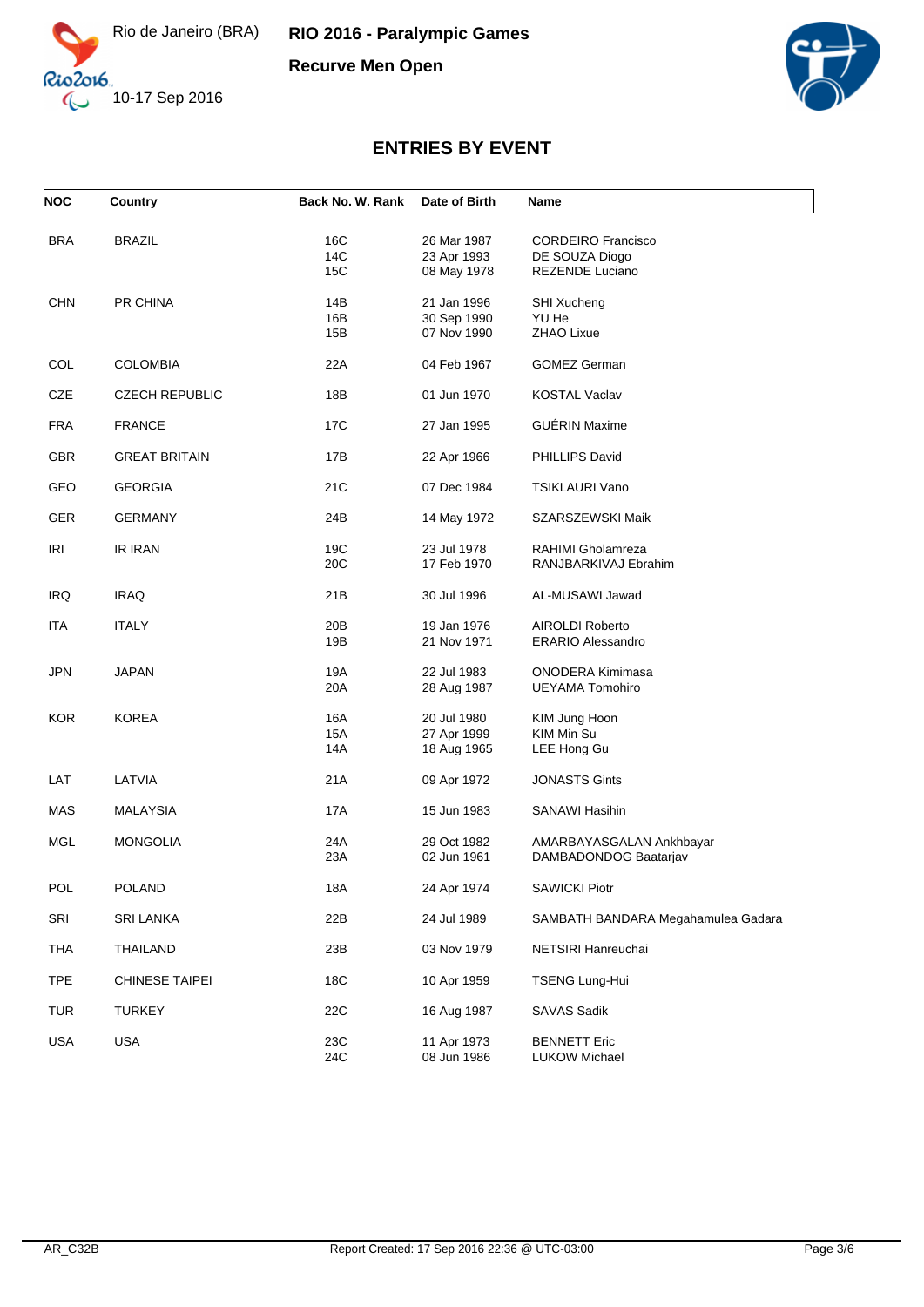

**Women W1**



| <b>NOC</b> | Country               | Back No. W. Rank | Date of Birth                             | Name                                                        |
|------------|-----------------------|------------------|-------------------------------------------|-------------------------------------------------------------|
| <b>CHN</b> | PR CHINA              | 1B               | 31 Oct 1993                               | LU Liang                                                    |
| <b>CZE</b> | <b>CZECH REPUBLIC</b> | 3B               | 06 Jan 1991                               | MUSILOVA Sarka                                              |
| <b>ESP</b> | <b>SPAIN</b>          | 1C               | 27 Mar 1977                               | <b>OLIVEROS Liliana</b>                                     |
| <b>FRA</b> | <b>FRANCE</b>         | 2B               | 10 Sep 1983                               | <b>BARLEON Elisabeth</b>                                    |
| <b>GBR</b> | <b>GREAT BRITAIN</b>  | 2A<br>1A<br>3A   | 16 Jun 1961<br>14 Apr 1977<br>23 Mar 2000 | FRITH Jo<br><b>JENKINS Vicky</b><br><b>STRETTON Jessica</b> |
| <b>KOR</b> | <b>KOREA</b>          | 3C               | 09 Mar 1960                               | KIM Ok Geum                                                 |
| USA        | <b>USA</b>            | 2C               | 26 Jan 1965                               | <b>CORYELL Lisa</b>                                         |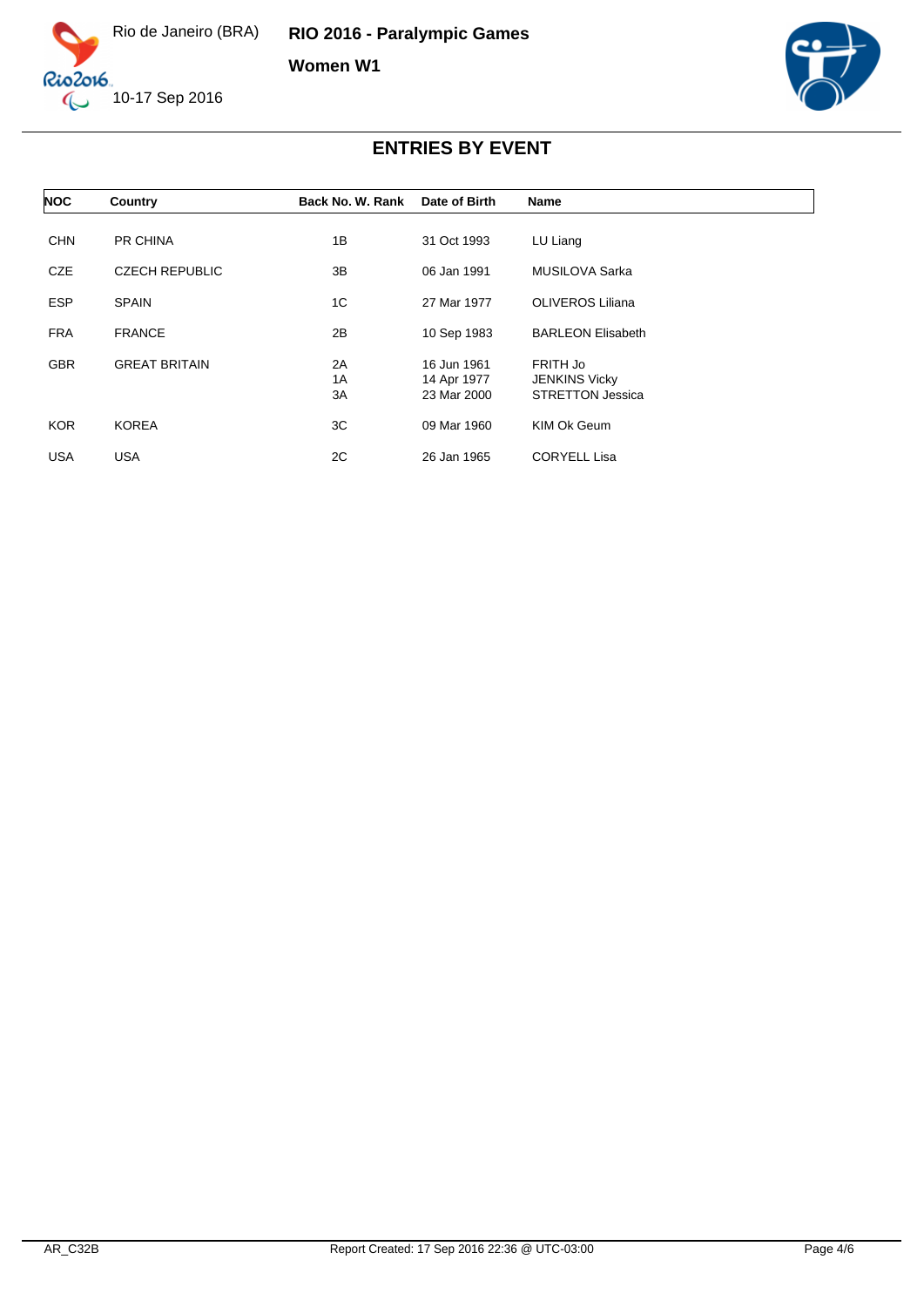



| <b>NOC</b> | Country              | Back No. W. Rank | Date of Birth              | Name                              |
|------------|----------------------|------------------|----------------------------|-----------------------------------|
| <b>BRA</b> | <b>BRAZIL</b>        | 12B              | 06 Jul 1975                | <b>GOGEL Jane Karla</b>           |
| CAN        | CANADA               | 11A              | 29 Sep 1962                | VAN NEST Karen                    |
| <b>CHN</b> | PR CHINA             | 9A<br>10A        | 19 Oct 1988<br>09 Feb 1990 | <b>LIN Yueshan</b><br>ZHOU Jiamin |
| <b>ESP</b> | <b>SPAIN</b>         | 10B              | 17 Sep 1961                | RUBIO Carmen                      |
| <b>GBR</b> | <b>GREAT BRITAIN</b> | 12C              | 26 Jul 1993                | <b>GRINHAM Jodie</b>              |
| <b>GER</b> | <b>GERMANY</b>       | 14B              | 30 Nov 1962                | <b>KUPCZYK Lucia</b>              |
| <b>HKG</b> | <b>HKG</b>           | 10 <sub>C</sub>  | 03 Feb 1977                | CHOI Yuen Lung                    |
| <b>IRI</b> | <b>IR IRAN</b>       | 12A              | 07 Sep 1985                | ABBASPOUR Somayeh                 |
| <b>ITA</b> | <b>ITALY</b>         | 13C              | 10 Mar 1986                | <b>SARTI Eleonora</b>             |
| <b>JPN</b> | <b>JAPAN</b>         | 11C              | 31 Jul 1972                | <b>HIRASAWA Nako</b>              |
| <b>KOR</b> | <b>KOREA</b>         | 13B              | 15 Mar 1970                | KIM Mi Soon                       |
| SIN        | <b>SINGAPORE</b>     | 9C               | 12 Aug 1985                | <b>ALIM Nur Syahidah</b>          |
| <b>SWE</b> | SWEDEN               | 9B               | 23 Dec 1973                | REPPE Zandra                      |
| <b>TUR</b> | <b>TURKEY</b>        | 14C              | 01 Mar 1981                | <b>BIROGLU Handan</b>             |
| <b>UKR</b> | <b>UKRAINE</b>       | 13A              | 15 Jul 1981                | MARKITANTOVA Ksenija              |
| <b>USA</b> | <b>USA</b>           | 11B              | 21 Jul 1969                | <b>TUCKER Sam</b>                 |